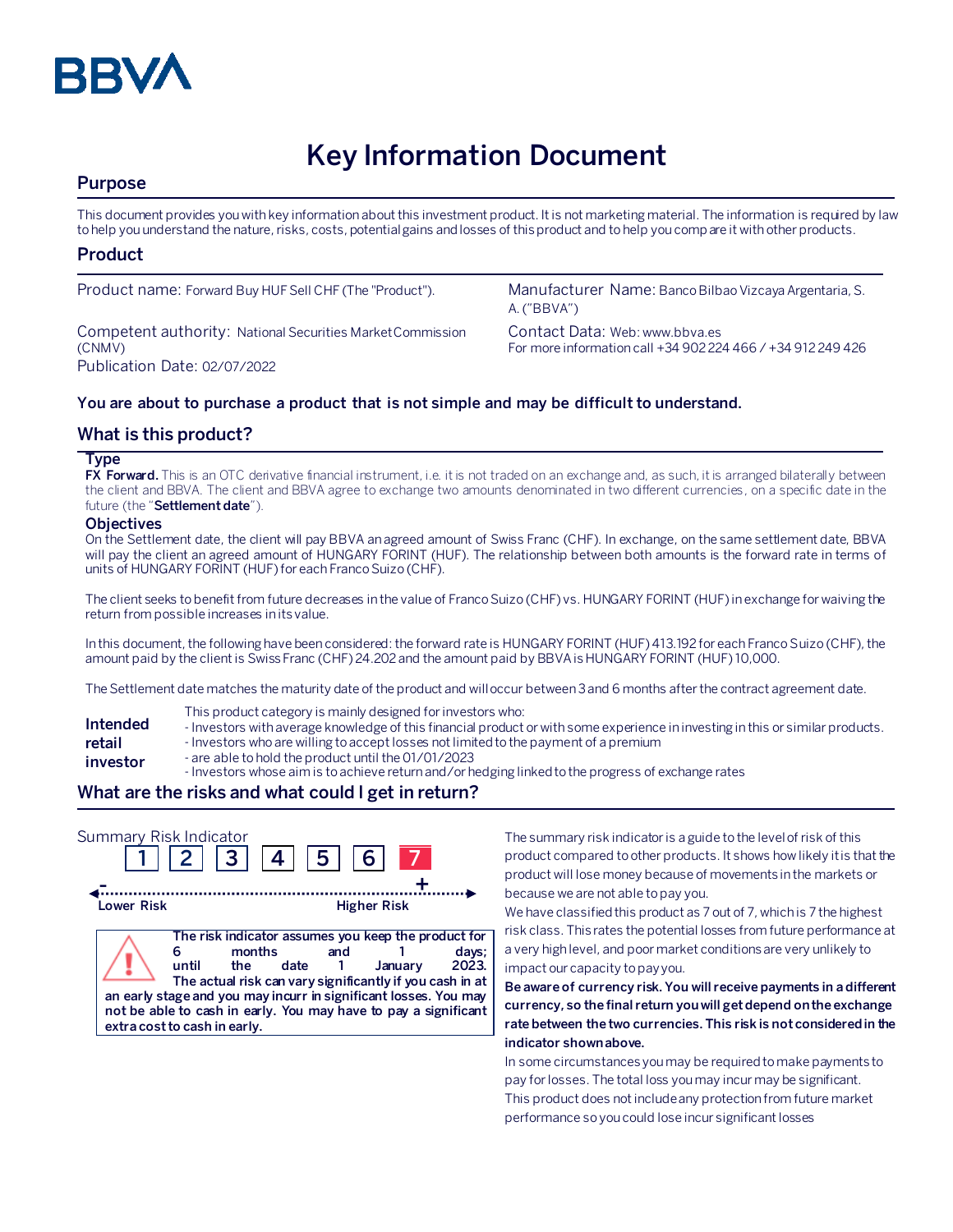#### Performance Scenarios

Market developments in the future cannot be accurately predicted. The scenarios shown are only an indication of some of the p ossible outcomes based on recent returns. Actual returns could be lower.

| Nominal Amount HUF 3,000,000 |                                            |                                    |  |  |
|------------------------------|--------------------------------------------|------------------------------------|--|--|
| <b>Scenarios</b>             |                                            | 6 months and 1 days final maturity |  |  |
| Stress scenario              | What you might get back or pay after costs | HUF-1,327,247                      |  |  |
|                              | Return/loss over nominal amount:           | $-44.24%$                          |  |  |
| Unfavourable<br>scenario     | What you might get back or pay after costs | HUF-196.049                        |  |  |
|                              | Return/loss over nominal amount:           | $-6.53\%$                          |  |  |
| Moderate<br>scenario         | What you might get back or pay after costs | HUF 44.953                         |  |  |
|                              | Return/loss over nominal amount:           | 1.50%                              |  |  |
| Favourable<br>scenario       | What you might get back or pay after costs | HUF 263.575                        |  |  |
|                              | Return/loss over nominal amount:           | 8.79%                              |  |  |

This table shows the money you could get back or pay over the next 6 months and 1 days , under different scenarios, assuming a Nominal Value of 3,000,000 HUF.The scenarios shown illustrate how your Nominal Amount could perform. You can compare them with the scenarios of other products.The scenarios presented are an estimate of future performance based on evidence from the past on how the value of this investment Nominal Amount varies, and are not an exact indicator. What you get will vary depending on how the market performs and how long you keep the Nominal Amount/product.

The stress scenario shows what you might get back or pay in extreme market circumstances, and it does not take into account the situation where we are not able to pay you. The figures shown include all the costs of the product itself, and includes the costs of your advisor or distributor. The figures do not take into account your personal tax situation, which may also affect how much you get back.

## **What happens if BBVA is unable to pay out?**

The customer would suffer a financial loss. In addition, this product is not covered by the Deposit Guarantee Fund for Financial Institutions or any other guarantee system or guarantor.

In the event of the resolution of BBVA (the process that would apply if BBVA were unviable or if it were foreseeable that it would become unviable in the near future and for reasons of public interest and financial stability it is necessary to avoid it going bankrupt), this product could be converted into shares or the payment obligations undertaken by BBVA to the customer could be reduced and the customer could therefore suffer losses.

# **What are the costs?**

The Reduction in Yield (RIY) shows what impact the total costs you pay will have on the performance of the product. The total costs take into account one-off, ongoing and incidental costs

The amounts shown here are the cumulative costs of the product itself, for three different holding periods. They include potential early exit penalties. The figures assume a Nominal Value of 3,000,000 HUF. he figures are estimates and may change in the future.

#### **Costs Over Time**

| Nominal Amount HUF 3,000,000 |                                                                      |
|------------------------------|----------------------------------------------------------------------|
| <b>Scenarios</b>             | If you cash in at the end of the recommended holding period 6 months |
| Total costs                  | HUF 19.921.69                                                        |
| Impact on return (RIY)       | 0.66%                                                                |

#### Composition of costs

The table below shows:

- the impact of the different types of costs on the performance of the product at the end of the recommended holding period;
- the meaning of the different cost categories.

| This table shows the impact on return |             |       |                                                                                                                                                                                   |
|---------------------------------------|-------------|-------|-----------------------------------------------------------------------------------------------------------------------------------------------------------------------------------|
| One-off<br>costs                      | Entry costs | 0.66% | The impact of the costs you pay when entering your investment. The impact of the costs already<br>included in the price. This includes the costs of distribution of your product. |
|                                       | Exit costs  | 0.00% | The impact of the costs of exiting your investment when it matures                                                                                                                |